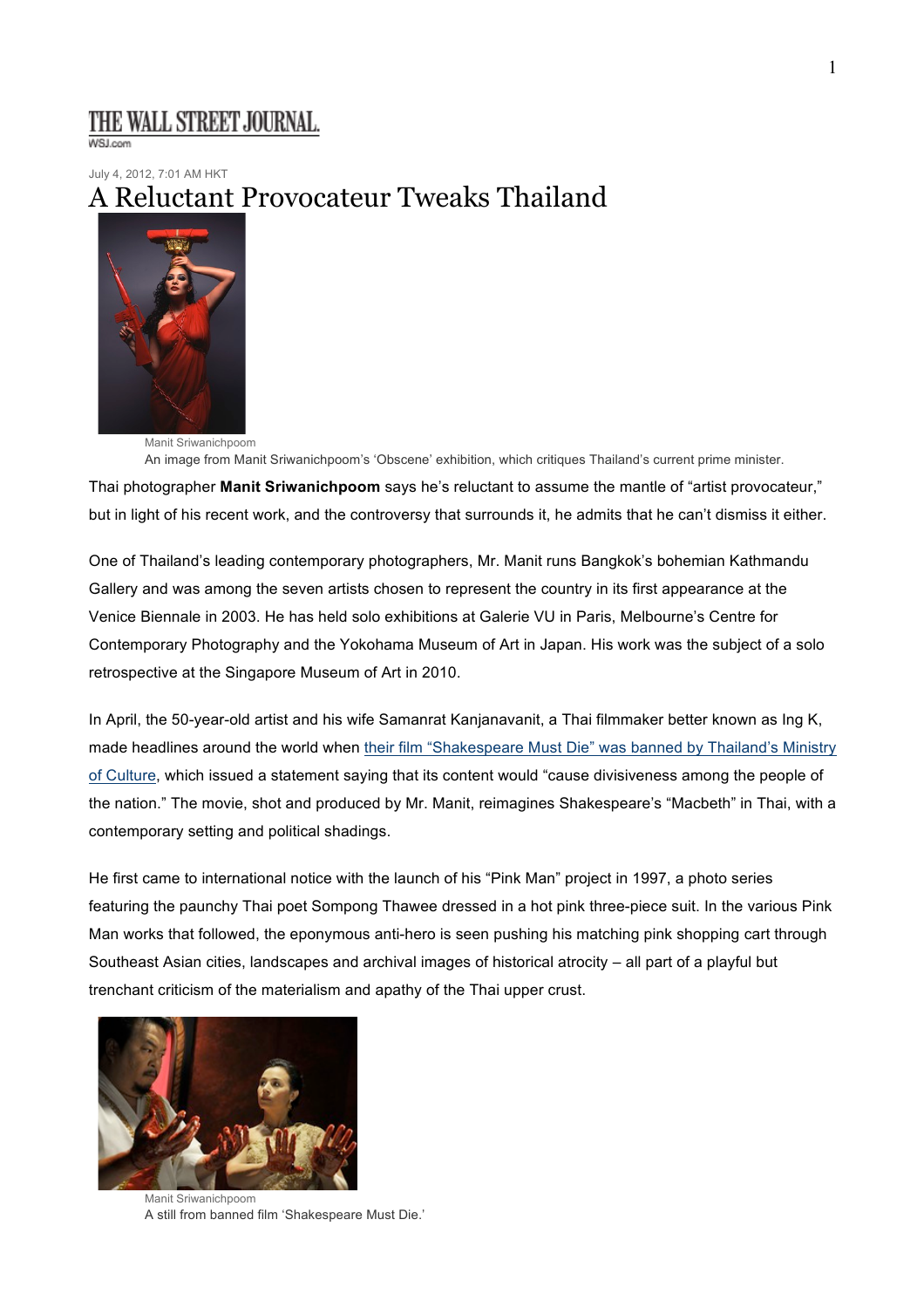His latest exhibition, currently on view at Bangkok's H Gallery through July 30, offers two new provocative photo series in one. The first is a collection of dramatically lit female nudes and semi-nudes in saturated color. According to Mr. Manit, the hues and objects that accessorize the figures – such as red sickles, guns and designer handbags – are a critique of Thailand's prime minister and the red-shirt political movement that supports her and her brother, ousted former leader Thaksin Shinawatra. The second series is composed of blurry monochrome photos of Thai phallic totems – inspired, the artist says, by a moment of middle-aged sexual insecurity.

Mr. Manit, who wore a bright red button-down shirt to the show's opening, spoke with the Journal about obscenity, the hunger for power and why his iconic pink man is taking a break.

### **The Wall Street Journal: You worked as a photojournalist early in your career. How did that inform what you do as an artist?**

**Mr. Manit:** To become an artist you need experience. Everything comes from your experience. When I graduated from art school, I knew I was young and that I didn't really know much. I thought becoming a photojournalist would be a good way to see all kinds of things. I was sent out to cover stories and conflicts near the Thai border, and I got to travel to places in Thailand I had never had a chance to see. So it was a way to learn about my own culture and my own country. And that's important. Also, when you work as a photojournalist, you have to know how to tell your story with one picture. It's quite challenging to do well.



Manit Sriwanichpoom The artist is best known for his 'Pink Man' series, criticizing greed and consumerism in Thai society.

## **As an artist, you're best known for Pink Man, but he hasn't made any recent appearances in your work. Is Pink Man dead?**

I'd rather not say that he is dead. But he is less active now. Pink Man was born and lived through a particular time. He was synchronized to a specific historical situation. He was a critique of the greed and consumerism of that period. At the current moment, the issues are more complex. It's difficult to use him to make useful comments currently. Let's say he's resting.

**Your photographs often have a strong social or political message. Do you feel social engagement is one of your responsibilities as an artist?**